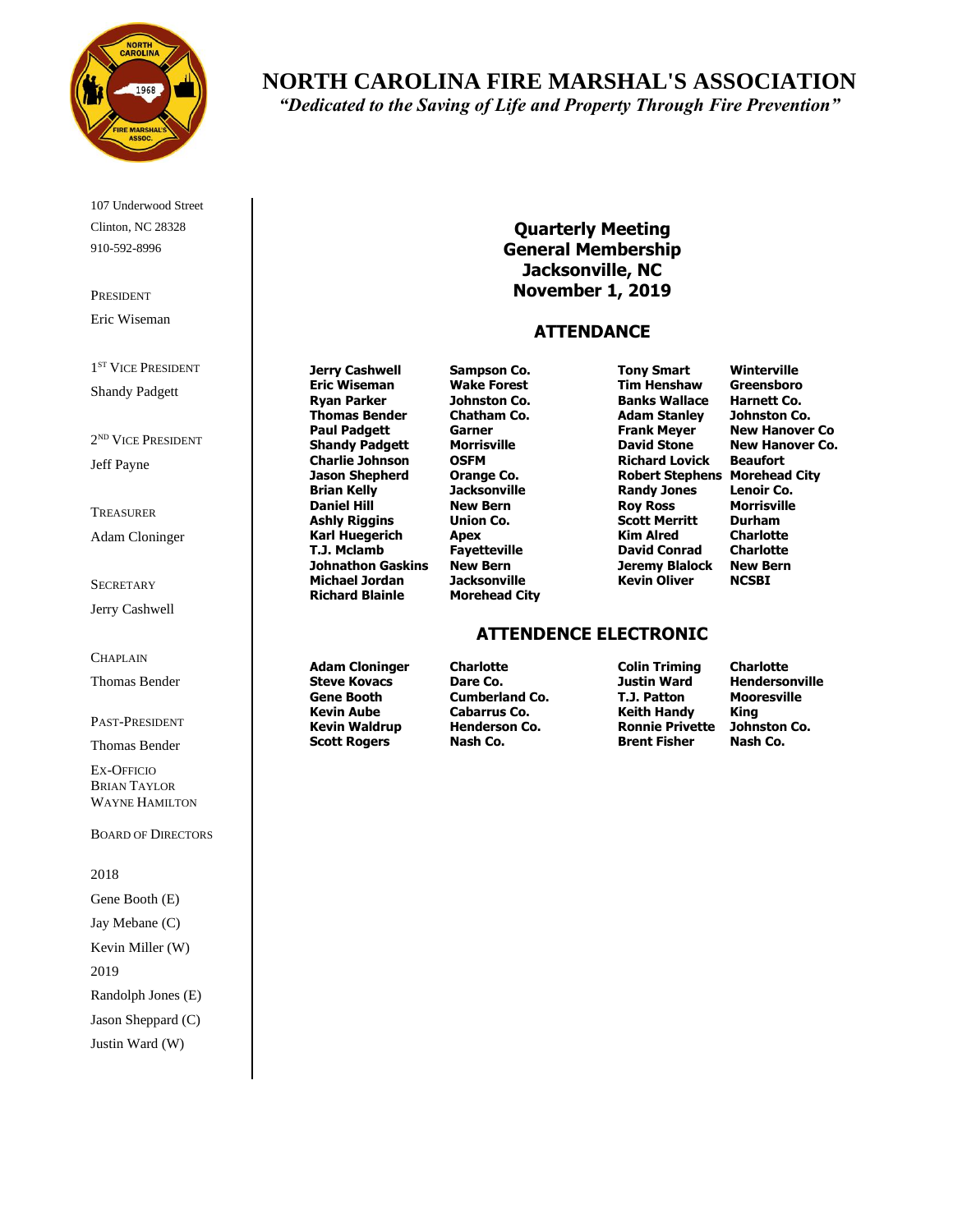# **Quarterly Meeting General Membership Jacksonville, NC November 1, 2019**

# **Minutes**

Meeting to called to order at 1325 by NCFMA President Eric Wiseman.

NCFMA President Eric Wiseman welcomed those in attendance and expressed the appreciation of the association by the hospitality shown by the City of Jacksonville.

Invocation by NCFMA Chaplain Thomas Bender.

Minutes of the August 21 meeting in Raleigh were presented and reviewed. Motion by Adam Stanley, second by Banks Wallace to accept the minutes. Motion carried.

Treasure's report presented NCFMA President Eric Wiseman for NCFMA Treasurer Adam Cloninger. Motion to accept the report by Tony Smart, second by Adam Stanley and the motion was approved.

NCFMA President Eric Wiseman discussed the project addressing a new logo. Eric advised the membership that a survey with several proofs is currently being sent to the membership to determine which design they prefer.

NCFMA President Eric Wiseman discussed the annual meeting/conference planning is on-going. The conference would be held in the central portion of the state somewhere between Greensboro and Charlotte. President Wiseman indicated the next committee meeting would most likely include the Education Committee as well to discuss training opportunities at the conference. President Wiseman also discussed once again partnering with NC School of Government.

NCFMA President Wiseman discussed the proposed amendment to the NCFMA Bylaws which was sent out to the membership as required by the current bylaws. The amendment Address Article V Section H and references a map that indicates what portions of the state are Western, Central and Eastern. Frank Meyers introduced a motion to accept the amendment. The motion received a second from Banks Wallace. The motion carried.

Karl Huegerich presented the ballots to the membership with the list of names presented by the nominating committee. NCFMA President Wiseman opened the floor to nominations. No additional nominations were received from the floor. The ballots were passed out, completed by the membership in attendance and collected by Karl.

NCFMA President Eric Wiseman advised the membership that Jon Leonard from Charlotte, Geoff Wollard from Mooresville and Brittany Holcutt from Wake County had volunteered to serve on the Audit Committee. NCFMA President Eric Wiseman took the opportunity to advise the membership of the many ways to serve or be involved with the association.

#### **REPORTS**

## **OSFM- Charlie Johnson**

Charlie Johnson advised Brian Taylor was in New Orleans and unable to attend. Charlie address the quarterly newsletter produced by OSFM and indicated it was the best way for the membership to stay informed of the various activities of each division of the State Fire Marshal's Office. Charlie announced the upcoming NFPA Summits in Rocky Mount and Yadkinville which will be in November.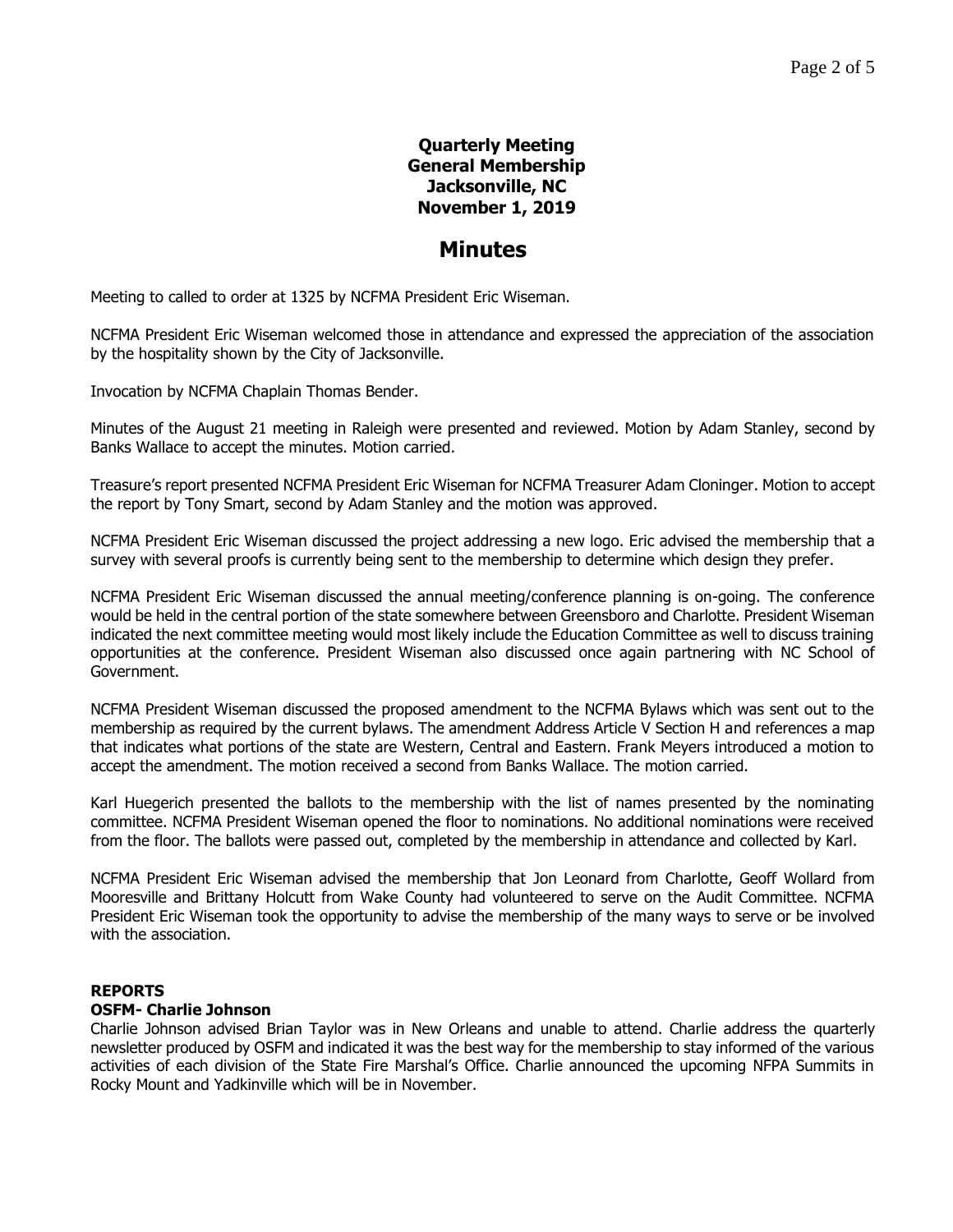## **BCC-Charlie Johnson**

Charlie Johnson advised the next Building Code Council Meeting will be on December 10, 2019 with committee meetings held the day prior.

Charlie discussed the several "C" items on the agenda which include the proposed change to Chapter 9 regarding standpipes, adding requirements in the Fire Code regarding the maintenance of fire escapes and the proposed language which details the requirements for temporary housing for disaster relief workers. Charlie discussed the "D" items on the agenda that involved valet trash service and the requirement for the Building Code Officials involvement in temporary membrane structures and tents.

### **CFI Report- Scott Merritt**

Scott Merritt advised the application rewrite for certified fire investigators has been completed and they are now work on update the recertification application.

## **Cert Board-Alex Callazo**

### **(See Attachment)**

NCFMA President Eric Wiseman presented for Alex and briefly reviewed the report.

### **Elections Continued**

Karl Huegerich, at this point had tallied the count on the ballots. The results were;

- Eric Wiseman President
- Shandy Padgett 1<sup>st</sup> Vice President
- $\bullet$  Jeff Payne 2<sup>ND</sup> Vice President
- Taylor Marsh Director Western Board
- Tony Smart Director Eastern Board

Karl indicated that there was a tie for the top two candidates for Director Central Board. Tim Henshaw and Banks Wallace both received 6 votes each. There was discussion among the membership as to how to proceed. The current bylaws indicate that only members present may vote however discussion focused on, what is considered present? Are those attending by electronically considered present? Situations and discussions held in the past have addressed the question and ultimately the there was no present way to confirm those attending electronically were active members. A motion was introduced by Banks Wallace to stick to past precedent and only those who were actually onsite and present at the meeting could vote. The motion received a second from Paul Padgett. Discussion followed on amending the bylaws to allow voting by members attending electronically.

NCFMA President Eric Wiseman directed a Jason Shepherd to recount the original ballots and the indicated the new ballots would be handed out to the members present to cast a vote for either Tim Henshaw or Banks Wallace to decide the Director for the Central Region. Jason arrived at the same tally as Karl.

# **Ashley Riggins-COCO**

**(See Attachment)**

Ashley Riggins reviewed the report as submitted.

# **Fire Rescue Commission-Paul Padgett**

### **(See Attachment)**

Paul Padgett reviewed the report as submitted. Adam Stanley discussed concerns with block testing. Paul indicated the Commission had no choice but to move to block testing in order to maintain accreditation.

### **Elections Continued**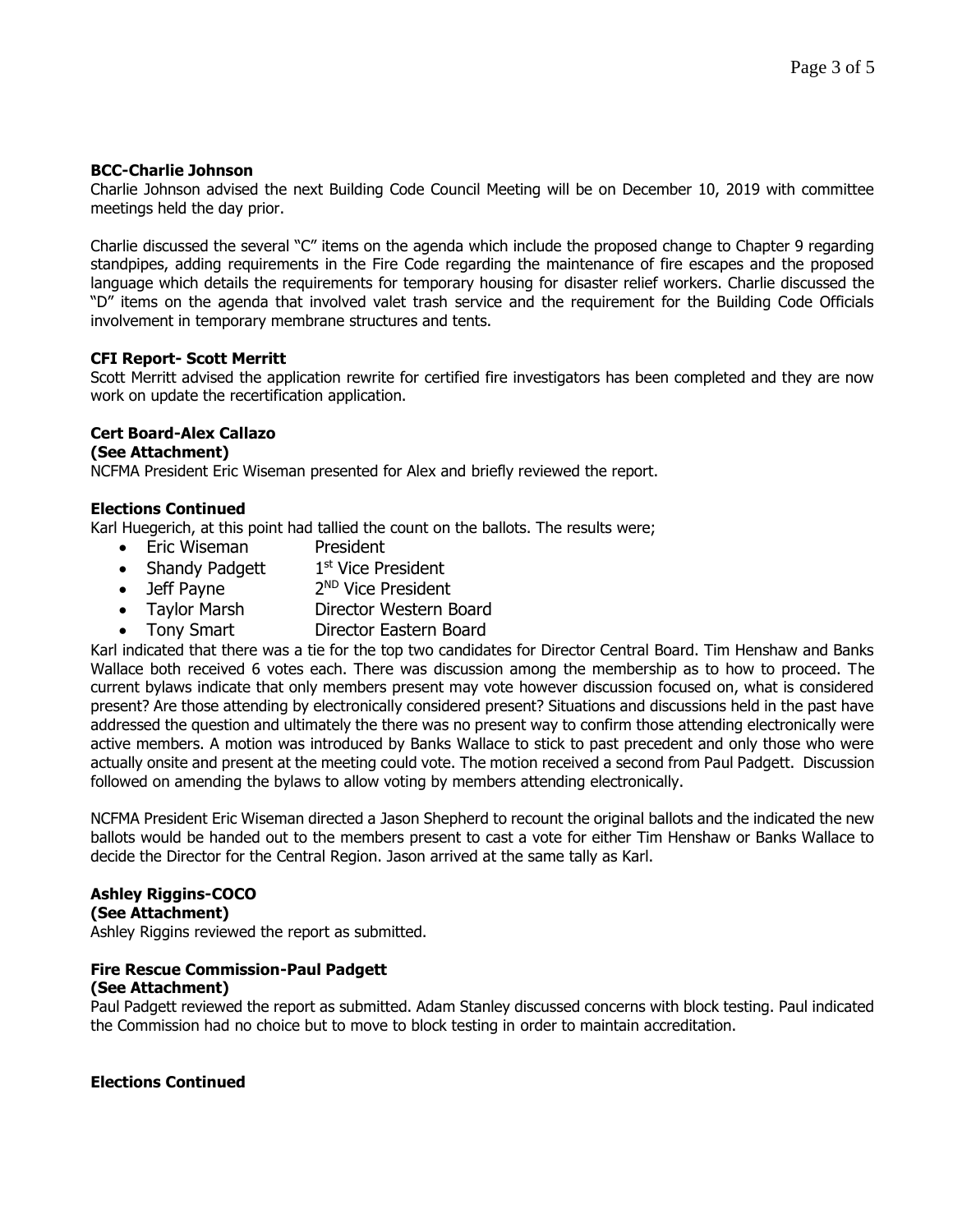Karl Huegerich announced he had tallied the new ballots for the run-off election and Banks Wallace will serve as the Director Central Board.

#### **Qualification- Thomas Bender (See Attachment)**

Thomas Bender reviewed the report as submitted.

### **Scholarship Committee-Kile Davis**

NCFMA President Eric Wiseman reviewed the report and the new application for the members only scholarship.

A motion was introduced by Richard Lovick to address amending the bylaws to permit voting on all NCFMA business by those attending in person and electronically. The motion received a second from Adam Stanley. This motion had been previously introduced but was set aside at the request of the NCFMA Secretary until the elections were completed. A motion to the table was introduced by Richard Lovick and a second was received by Paul Padgett. The motion carried. NCFMA President Eric Wiseman will appoint a committee to address the matter and present recommendations on the best way to proceed. At that time the original motion that has been tabled may again be brought to the floor.

# **Education Committee-Jerry Cashwell**

### **(See Attachment)**

Jerry Cashwell reviewed the report as submitted. Jerry also indicated that Tony Smart had agreed and was approved by the Executive Board to assume the Chair of the Education Committee. Jerry Cashwell asked the membership to comment on the current cost of continuing education courses. Jerry discussed the current fees charged are extremely low considering other one-day course offered by other sponsors. Jerry acknowledged that agencies like Greensboro or Charlotte with a large number of inspectors may be adversely affected but it was something the membership should be thinking about. Tim Hensaw and Adam Stanly both commented on the impact of raining the tuition amounts. Paul Padgett introduced a motion to form a "Cost Evaluation Committee". The motion received a second from Banks Wallace. The motion was passed.

## **Legislative-Jason Shepherd**

### **(see Attachment)**

Jason reported the Legislature has adjourned until the short session and SB553 may be addressed in the short session.

### **Tech Report- Shandy Padgett**

#### **(See Attached)**

Brian Kelly discussed the survey results sent out to the membership with regards to updating the website.

### **Code Revision- Colin Triming**

Colin and Eric discussed the upcoming meeting in Greensboro, the Section 510 Committee.

### **Fire Investigations Committee- Eric Wiseman**

The committee started with the idea of addressing a scaled down version of BLET. Virgil O'Neal the new NC President (IAAI) and Eric have discussed conducting a needs assessment. Scott Merritt advised the state of Virginia has a 10-week academy for law enforcement certification for fire investigations only.

#### **Presidents Items**

Eric Wiseman advised the next meeting will be at the Mid-Winter conference in Concord. Eric advised the meeting schedule for next year would be addressed soon and posted. Adam Stanley advised Johnston County would like to host one of the meetings next year.